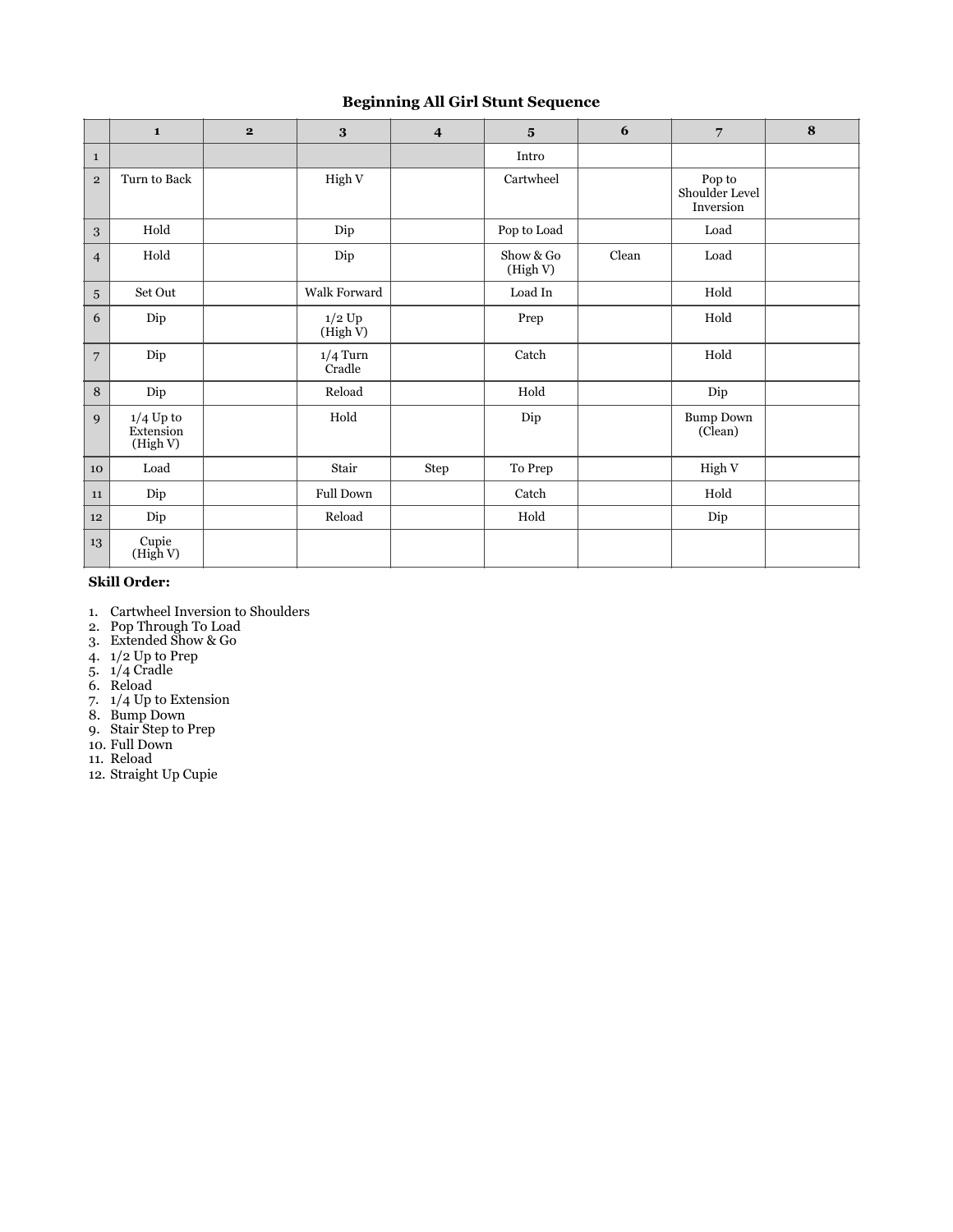## **Intermediate All Girl Stunt Sequence**

|                 | $\mathbf{1}$       | $\mathbf{2}$ | 3            | $\overline{\mathbf{4}}$ | $5\overline{a}$                    | 6 | $\overline{7}$          | 8 |
|-----------------|--------------------|--------------|--------------|-------------------------|------------------------------------|---|-------------------------|---|
| $\mathbf{1}$    |                    |              |              |                         | Intro                              |   |                         |   |
| $\overline{2}$  | Dip                |              | Full Up      |                         | Hit at Prep<br>(High V)            |   | Change Grip             |   |
| 3               | Clean              |              | Dip          |                         | Prep to Prep<br><b>Full Around</b> |   | Hit at Prep<br>(High V) |   |
| $\overline{4}$  | Hold               |              | Dip          |                         | <b>Bump Down</b>                   |   | Liberty Grip<br>Load    |   |
| $\overline{5}$  | Hold               |              | Hold         |                         | Dip                                |   | Liberty                 |   |
| 6               | Hold               |              | Hold         |                         | Dip                                |   | <b>Full Down</b>        |   |
| $7\overline{ }$ | Catch              |              | Hold         |                         | Dip                                |   | <b>Flat Back</b>        |   |
| 8               | Hold               |              | Hold         |                         | Dip                                |   | $1/2$ Turn              |   |
| 9               | To Prone           |              | Hold         |                         | Forward Roll                       |   | Stand                   |   |
| 10              | Turn to Back       |              | Hold         |                         | Set to Back<br>(High V)            |   | Cartwheel/<br>Round-off |   |
| 11              | <b>Basket Grip</b> |              | Pop Through  |                         | To Prep<br>(High V)                |   | Hold                    |   |
| 12              | Dip                |              | Heel Stretch |                         | Hold                               |   |                         |   |

#### **Skill Order:**

- 1. Full Up to Prep
- 2. Prep to Prep Full Around
- 3. Bump Down
- 4. Straight Up Liberty
- 5. Full Down
- 6. 1/2 Turn to Prone
- 7. Forward Roll Out
- 8. Round-off Up to Prep
- 9. Press to Heel Stretch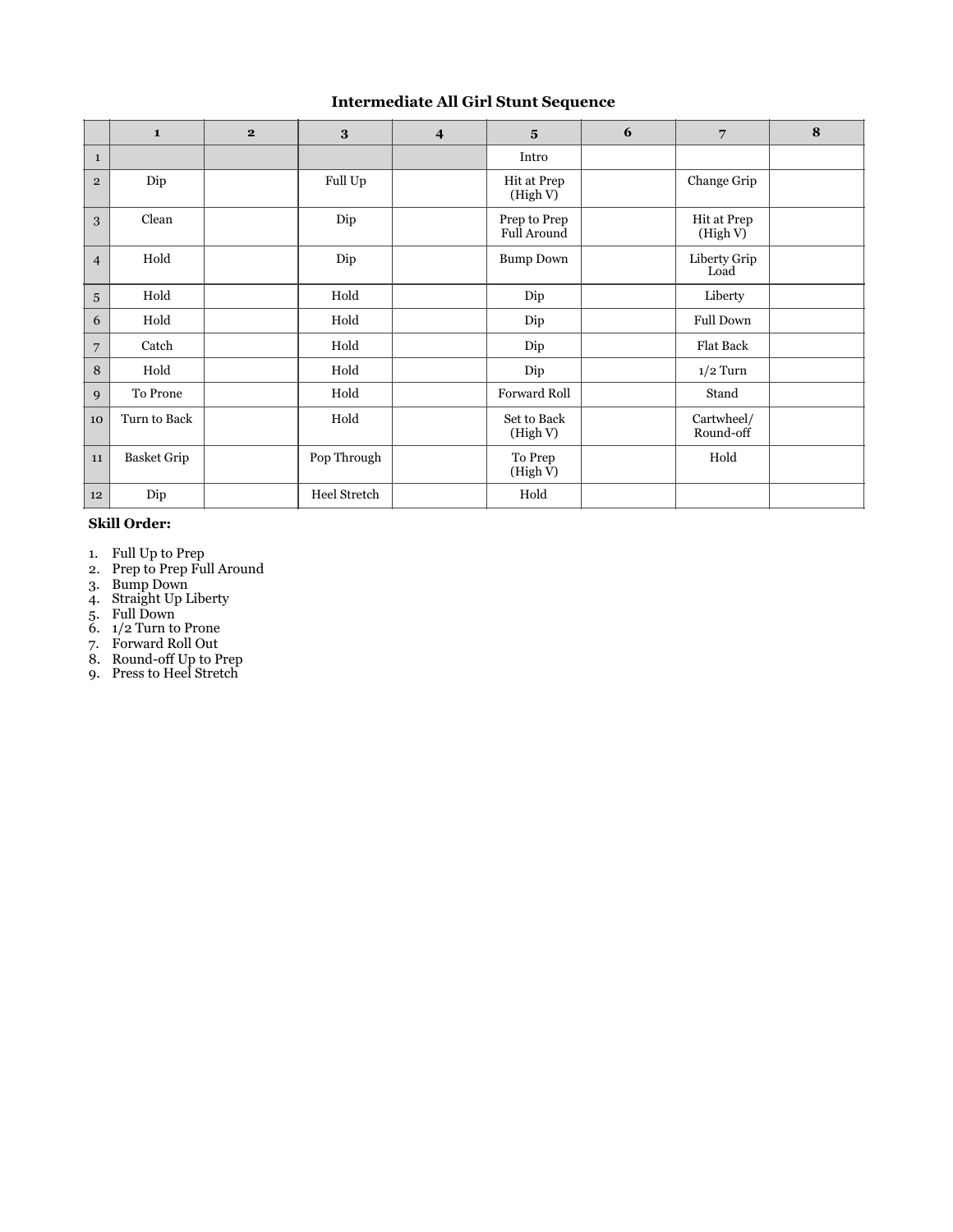# **Advanced All Girl Stunt Sequence**

|                | $\mathbf{1}$    | $\mathbf{2}$ | 3           | $\overline{\mathbf{4}}$ | $5\overline{)}$           | 6 | 7                  | 8 |
|----------------|-----------------|--------------|-------------|-------------------------|---------------------------|---|--------------------|---|
| $\mathbf{1}$   |                 |              |             |                         | Intro                     |   |                    |   |
| $\overline{2}$ | Set             |              | Dip         |                         | Left Lib                  |   | <b>Power Press</b> |   |
| 3              | Tick to Stretch |              | Hold        |                         | Dip                       |   | <b>Full Down</b>   |   |
| $\overline{4}$ | Catch           |              | Hold        |                         | Dip                       |   | Reload             |   |
| 5 <sup>5</sup> | Change Grips    |              | Hold        |                         | Dip                       |   | $11/2$ Up          |   |
| 6              | Hit (High V)    |              | Hold        |                         | Dip                       |   | Pop Off            |   |
| $\overline{7}$ | Catch           |              | Clean       |                         | Move                      |   | Clean              |   |
| 8              | Set             |              | Dip         |                         | Should Level<br>Inversion |   | Hold               |   |
| 9              | Dip             |              | Pop Through |                         | Arabesque                 |   | Hold               |   |
| 10             | Dip             |              | $11/4$ Down |                         | Catch                     |   | Hold               |   |
| 11             | Set Out         |              | Clean       |                         | Set                       |   | Hold               |   |
| 12             | Dip             |              | Switch      | to Stretch              | Hold                      |   |                    |   |

### **Skill Order:**

- 1. Low-To-High Tick to Heel Stretch
- 2. Full Down
- 3. 1 1/2 Up to Cupie
- 4. Pop Off
- 5. Load Level Inversion to Arabesque
- 6. 1 1/4 Cradle
- 7. Switch-up to Heel Stretch